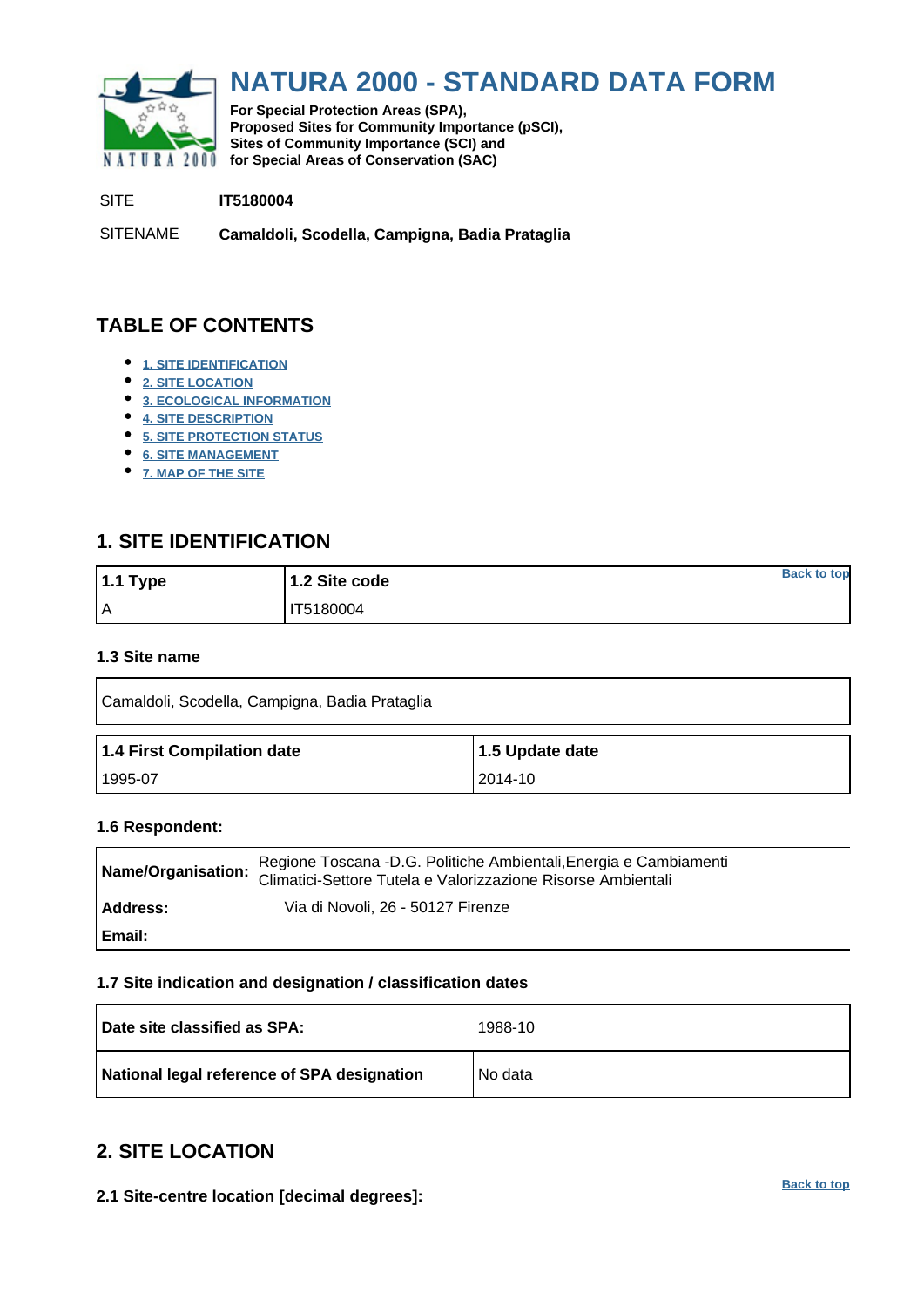| Longitude     |  |
|---------------|--|
| 11.7921243395 |  |

**Latitude** 43.8114373118

**2.2 Area [ha]: 2.3 Marine area [%]**

2155.0 0.0

#### **2.4 Sitelength [km]:**

0.0

#### **2.5 Administrative region code and name**

| <b>NUTS level 2 code</b> | <b>Region Name</b> |  |  |  |  |  |  |
|--------------------------|--------------------|--|--|--|--|--|--|
| <b>ITE1</b>              | oscana             |  |  |  |  |  |  |

#### **2.6 Biogeographical Region(s)**

Continental (100.0

## <span id="page-1-0"></span>**3. ECOLOGICAL INFORMATION**

#### **3.1 Habitat types present on the site and assessment for them**

**[Back to top](#page-0-0)**

| <b>Annex I Habitat types</b> |           |           |                      |                  |                        | <b>Site assessment</b> |                                   |                     |             |
|------------------------------|-----------|-----------|----------------------|------------------|------------------------|------------------------|-----------------------------------|---------------------|-------------|
| Code                         | <b>PF</b> | <b>NP</b> | <b>Cover</b><br>[ha] | Cave<br>[number] | <b>Data</b><br>quality | <b>A B C D</b>         | A B C                             |                     |             |
|                              |           |           |                      |                  |                        | Representativity       | <b>Relative</b><br><b>Surface</b> | <b>Conservation</b> | Global      |
| 3130H                        |           |           | 0.01                 |                  | G                      | $\mathsf C$            | $\mathsf{C}$                      | $\mathsf C$         | $\mathsf C$ |
| 4030H                        |           |           | 10.0                 |                  | G                      | $\mathsf C$            | $\mathsf{C}$                      | $\mathsf{C}$        | $\mathsf C$ |
| 6430 <sub>B</sub>            |           |           | 20.0                 |                  | G                      | B                      | $\mathsf{C}$                      | $\mathsf C$         | B           |
| 6510 <sub>B</sub>            |           |           | 10.0                 |                  | G                      | $\mathbf C$            | $\mathsf C$                       | $\mathsf C$         | $\mathsf C$ |
| 8310 <sub>B</sub>            |           |           | 0.01                 | $\overline{2}$   | G                      | $\mathsf C$            | $\mathsf{C}$                      | $\mathsf C$         | $\mathsf C$ |
| 9110B                        |           |           | 200.0                |                  | ${\mathsf G}$          | $\sf B$                | $\mathsf{C}$                      | B                   | $\sf B$     |
| 91E0<br>8                    |           |           | 10.0                 |                  | G                      | $\sf B$                | $\mathsf C$                       | B                   | B           |
| 91L0B                        |           |           | 50.0                 |                  | M                      | B                      | $\mathsf{C}$                      | $\mathsf C$         | $\mathsf C$ |
| 9210 <sub>B</sub>            |           |           | 600.0                |                  | G                      | $\mathsf{A}$           | $\mathsf{C}$                      | A                   | A           |
| 9220 <sub>B</sub>            |           |           |                      |                  |                        |                        |                                   |                     |             |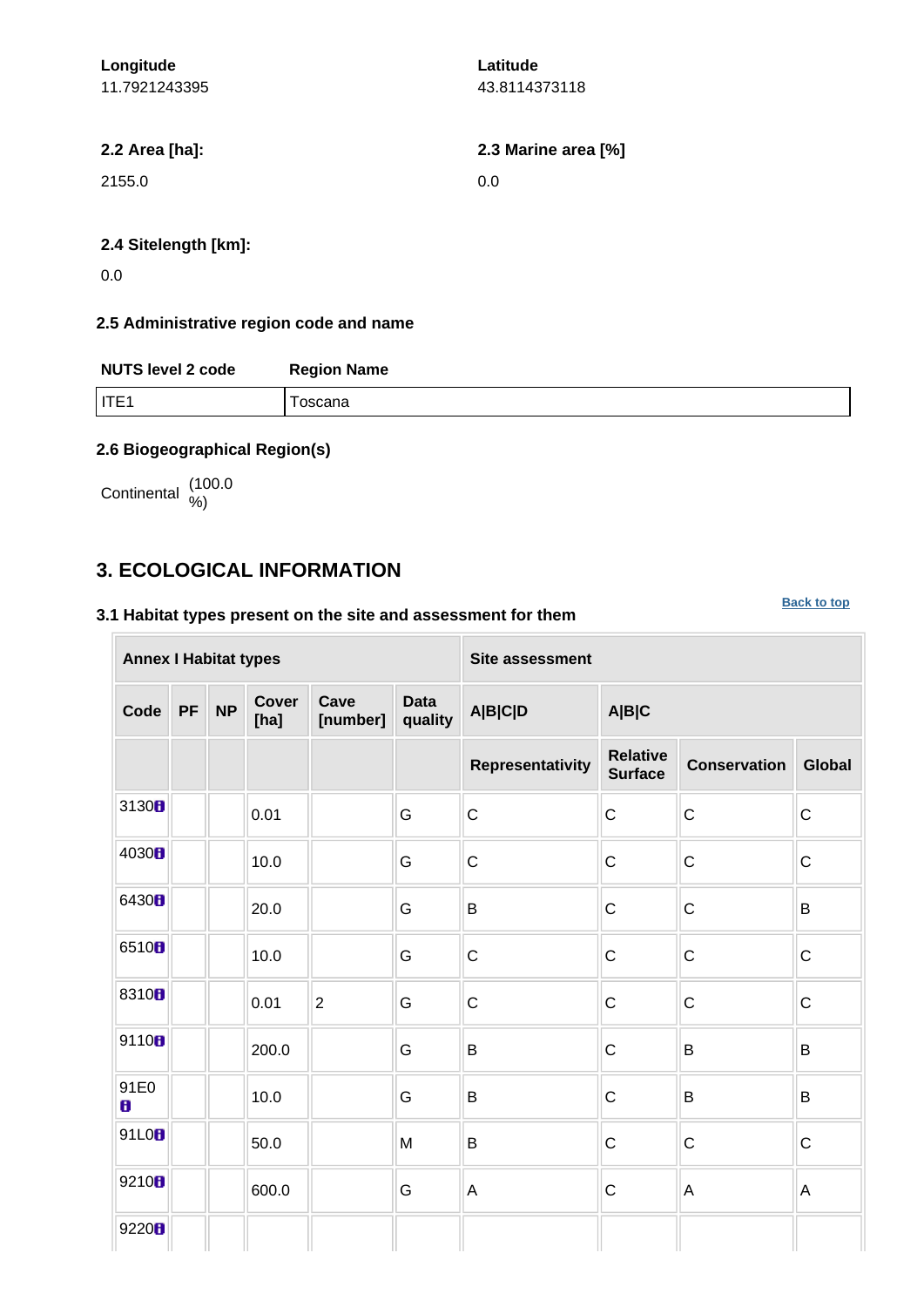|                   | 400.0 | v | n | . | . . |
|-------------------|-------|---|---|---|-----|
| 9260 <sub>B</sub> | 120.0 | ╰ |   |   |     |

- **PF:** for the habitat types that can have a non-priority as well as a priority form (6210, 7130, 9430) enter "X" in the column PF to indicate the priority form.
- **NP:** in case that a habitat type no longer exists in the site enter: x (optional)
- **Cover:** decimal values can be entered
- **Caves:** for habitat types 8310, 8330 (caves) enter the number of caves if estimated surface is not available.
- **Data quality:** G = 'Good' (e.g. based on surveys); M = 'Moderate' (e.g. based on partial data with some extrapolation);  $P = 'Poor'$  (e.g. rough estimation)

#### **3.2 Species referred to in Article 4 of Directive 2009/147/EC and listed in Annex II of Directive 92/43/EEC and site evaluation for them**

|              | <b>Species</b> |                                     |              |           |              | Population in the site |  |                     |              |           |                | <b>Site assessment</b> |              |         |  |
|--------------|----------------|-------------------------------------|--------------|-----------|--------------|------------------------|--|---------------------|--------------|-----------|----------------|------------------------|--------------|---------|--|
| G            | Code           | <b>Scientific</b><br><b>Name</b>    | $\mathbf{s}$ | <b>NP</b> | $\mathsf{T}$ | <b>Size</b>            |  | <b>Unit</b><br>Cat. |              | D.qual.   | <b>A B C D</b> | A B C                  |              |         |  |
|              |                |                                     |              |           |              | Min<br><b>Max</b>      |  |                     |              |           | Pop.           | Con.                   | Iso.         | Glo     |  |
| B            | A085           | <b>Accipiter gentilis</b>           |              |           | р            |                        |  |                     | P            | <b>DD</b> | $\mathsf C$    | B                      | B            | A       |  |
| B            | A256           | <b>Anthus trivialis</b>             |              |           | р            |                        |  |                     | P            | <b>DD</b> | $\mathsf C$    | $\mathsf{C}$           | $\mathsf C$  | C       |  |
| B            | A091           | <b>Aquila chrysaetos</b>            |              |           | р            |                        |  |                     | P            | DD        | $\mathsf C$    | B                      | $\mathsf C$  | B       |  |
| L            | 1092           | <b>Austropotamobius</b><br>pallipes |              |           | р            |                        |  |                     | P            | <b>DD</b> | $\mathsf{C}$   | B                      | B            | B       |  |
| A            | 5357           | <b>Bombina</b><br>pachipus          |              |           | р            |                        |  |                     | R            | <b>DD</b> | $\mathsf{C}$   | C                      | A            | B       |  |
| M            | 1352           | <b>Canis lupus</b>                  |              |           | p            |                        |  |                     | $\mathsf{R}$ | <b>DD</b> | $\mathsf{C}$   | B                      | $\mathsf C$  | $\sf B$ |  |
| B            | A224           | <b>Caprimulgus</b><br>europaeus     |              |           | р            |                        |  |                     | R            | <b>DD</b> | D              |                        |              |         |  |
| В            | A334           | <b>Certhia familiaris</b>           |              |           | p            |                        |  |                     | P            | <b>DD</b> | $\mathsf{C}$   | B                      | B            | $\sf B$ |  |
| В            | A080           | <b>Circaetus gallicus</b>           |              |           | r            |                        |  |                     | P            | <b>DD</b> | D              |                        |              |         |  |
| B            | A081           | <b>Circus</b><br>aeruginosus        |              |           | C            |                        |  |                     | P            | <b>DD</b> | D              |                        |              |         |  |
| B            | A082           | <b>Circus cyaneus</b>               |              |           | W            |                        |  |                     | $\mathsf{R}$ | <b>DD</b> | D              |                        |              |         |  |
| B            | A240           | <b>Dendrocopos</b><br>minor         |              |           | р            |                        |  |                     | P            | <b>DD</b> | $\mathsf{C}$   | B                      | $\mathsf{C}$ | A       |  |
| B            | A236           | <b>Dryocopus</b><br>martius         |              |           | р            |                        |  |                     | P            | <b>DD</b> | $\mathsf C$    | B                      | B            | B       |  |
| $\mathbf{I}$ | 6199           | <b>Euplagia</b><br>quadripunctaria  |              |           | р            |                        |  |                     | $\mathsf{R}$ | <b>DD</b> | $\mathsf C$    | B                      | $\mathsf C$  | C       |  |
| B            | A103           | <b>Falco peregrinus</b>             |              |           | р            |                        |  |                     | P            | <b>DD</b> | D              |                        |              |         |  |
| B            | A321           | <b>Ficedula albicollis</b>          |              |           | r            |                        |  |                     | $\sf V$      | DD        | D              |                        |              |         |  |
| В            | A092           | <b>Hieraaetus</b><br>pennatus       |              |           | ${\bf C}$    |                        |  |                     | P            | DD        | D              |                        |              |         |  |
| B            | A338           | Lanius collurio                     |              |           | p            |                        |  |                     | P            | DD        | D              |                        |              |         |  |
| B            | A246           | Lullula arborea                     |              |           | p            |                        |  |                     | P            | DD        | $\mathsf C$    | B                      | $\mathsf C$  | B       |  |
| В            | A073           | <b>Milvus migrans</b>               |              |           | $\mathbf{C}$ |                        |  |                     | P            | DD        | D              |                        |              |         |  |
|              |                | <b>Miniopterus</b>                  |              |           |              |                        |  |                     |              |           |                |                        |              |         |  |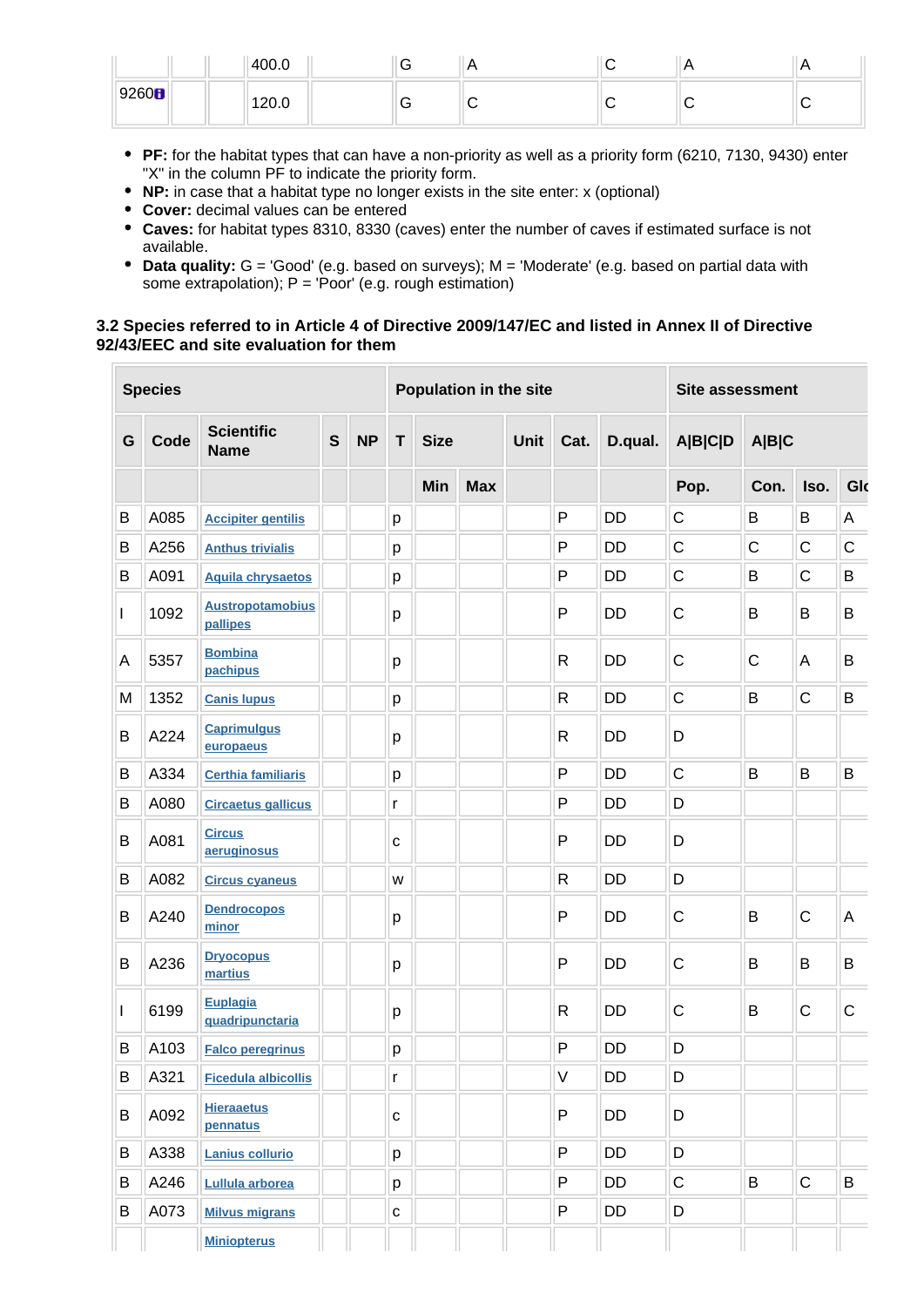| M | 1310 | schreibersii                         | p           | $\mathsf{P}$ | <b>DD</b> | $\mathsf C$ | B       | $\mathsf C$    | B            |
|---|------|--------------------------------------|-------------|--------------|-----------|-------------|---------|----------------|--------------|
| M | 1307 | <b>Myotis blythii</b>                | p           | $\mathsf{P}$ | <b>DD</b> | C           | B       | $\mathsf C$    | B            |
| M | 1321 | <b>Myotis</b><br>emarginatus         | p           | $\mathsf{P}$ | <b>DD</b> | $\mathsf C$ | B       | C              | B            |
| M | 1324 | <b>Myotis myotis</b>                 | p           | $\mathsf{P}$ | <b>DD</b> | C           | B       | C              | B            |
| В | A072 | Pernis apivorus                      | p           | $\mathsf{R}$ | DD        | C           | B       | C              | B            |
| B | A274 | <b>Phoenicurus</b><br>phoenicurus    | $\mathbf c$ | $\mathsf{P}$ | <b>DD</b> | $\mathsf C$ | A       | C              | $\mathsf{C}$ |
| B | A314 | <b>Phylloscopus</b><br>sibilatrix    | p           | P            | <b>DD</b> | C           | A       | $\mathsf C$    | B            |
| B | A266 | <b>Prunella</b><br>modularis         | p           | $\mathsf{P}$ | <b>DD</b> | D           |         |                |              |
| M | 1304 | <b>Rhinolophus</b><br>ferrumequinum  | р           | $\mathsf{P}$ | <b>DD</b> | C           | $\sf B$ | $\overline{C}$ | B            |
| M | 1303 | <b>Rhinolophus</b><br>hipposideros   | p           | $\mathsf{P}$ | <b>DD</b> | C           | B       | $\mathsf C$    | B            |
|   | 1087 | Rosalia alpina                       | p           | $\mathsf{P}$ | <b>DD</b> | $\mathsf C$ | A       | B              | B            |
| A | 5367 | <b>Salamandrina</b><br>perspicillata | р           | $\mathsf{R}$ | DD        | D           |         |                |              |
| B | A310 | <b>Sylvia borin</b>                  | p           | P            | <b>DD</b> | D           |         |                |              |
| A | 1167 | <b>Triturus carnifex</b>             | p           | $\mathsf{R}$ | <b>DD</b> | D           |         |                |              |
| L | 1014 | <b>Vertigo angustior</b>             | p           | P            | DD        | C           | B       | B              | B            |

- **Group:** A = Amphibians, B = Birds, F = Fish, I = Invertebrates, M = Mammals, P = Plants, R = Reptiles
- **S:** in case that the data on species are sensitive and therefore have to be blocked for any public access enter: yes
- **NP:** in case that a species is no longer present in the site enter: x (optional)
- **Type:**  $p =$  permanent,  $r =$  reproducing,  $c =$  concentration,  $w =$  wintering (for plant and non-migratory species use permanent)
- $\bullet$  Unit: i = individuals,  $p =$  pairs or other units according to the Standard list of population units and codes in accordance with Article 12 and 17 reporting (see **[reference portal](http://bd.eionet.europa.eu/activities/Natura_2000/reference_portal)**)
- **Abundance categories (Cat.):** C = common, R = rare, V = very rare, P = present to fill if data are deficient (DD) or in addition to population size information
- **Data quality:** G = 'Good' (e.g. based on surveys); M = 'Moderate' (e.g. based on partial data with some extrapolation);  $P = 'Poor'$  (e.g. rough estimation);  $VP = 'Very$  poor' (use this category only, if not even a rough estimation of the population size can be made, in this case the fields for population size can remain empty, but the field "Abundance categories" has to be filled in)

#### **3.3 Other important species of flora and fauna (optional)**

| <b>Species</b> |             |                                      |              |           | Population in the site |            |      |                |                                | <b>Motivation</b> |                            |             |              |   |  |
|----------------|-------------|--------------------------------------|--------------|-----------|------------------------|------------|------|----------------|--------------------------------|-------------------|----------------------------|-------------|--------------|---|--|
| <b>Group</b>   | <b>CODE</b> | <b>Scientific</b><br><b>Name</b>     | $\mathbf{s}$ | <b>NP</b> | <b>Size</b>            |            | Unit | Cat.           | <b>Species</b><br><b>Annex</b> |                   | <b>Other</b><br>categories |             |              |   |  |
|                |             |                                      |              |           | <b>Min</b>             | <b>Max</b> |      | <b>C R V P</b> | IV                             | $\mathsf{V}$      | $\mathsf{A}$               | $\mathbf B$ | $\mathbf{C}$ | D |  |
|                |             | <b>Aglia tau</b>                     |              |           |                        |            |      | $\mathsf{R}$   |                                |                   |                            |             |              | X |  |
| P              |             | <b>Aquilegia</b><br>vulgaris         |              |           |                        |            |      | R              |                                |                   |                            |             |              | X |  |
| P              |             | <b>Atropa</b><br>belladonna          |              |           |                        |            |      | R              |                                |                   |                            |             |              | X |  |
| P              |             | <b>Campanula</b><br><b>latifolia</b> |              |           |                        |            |      | P              |                                |                   |                            |             |              | X |  |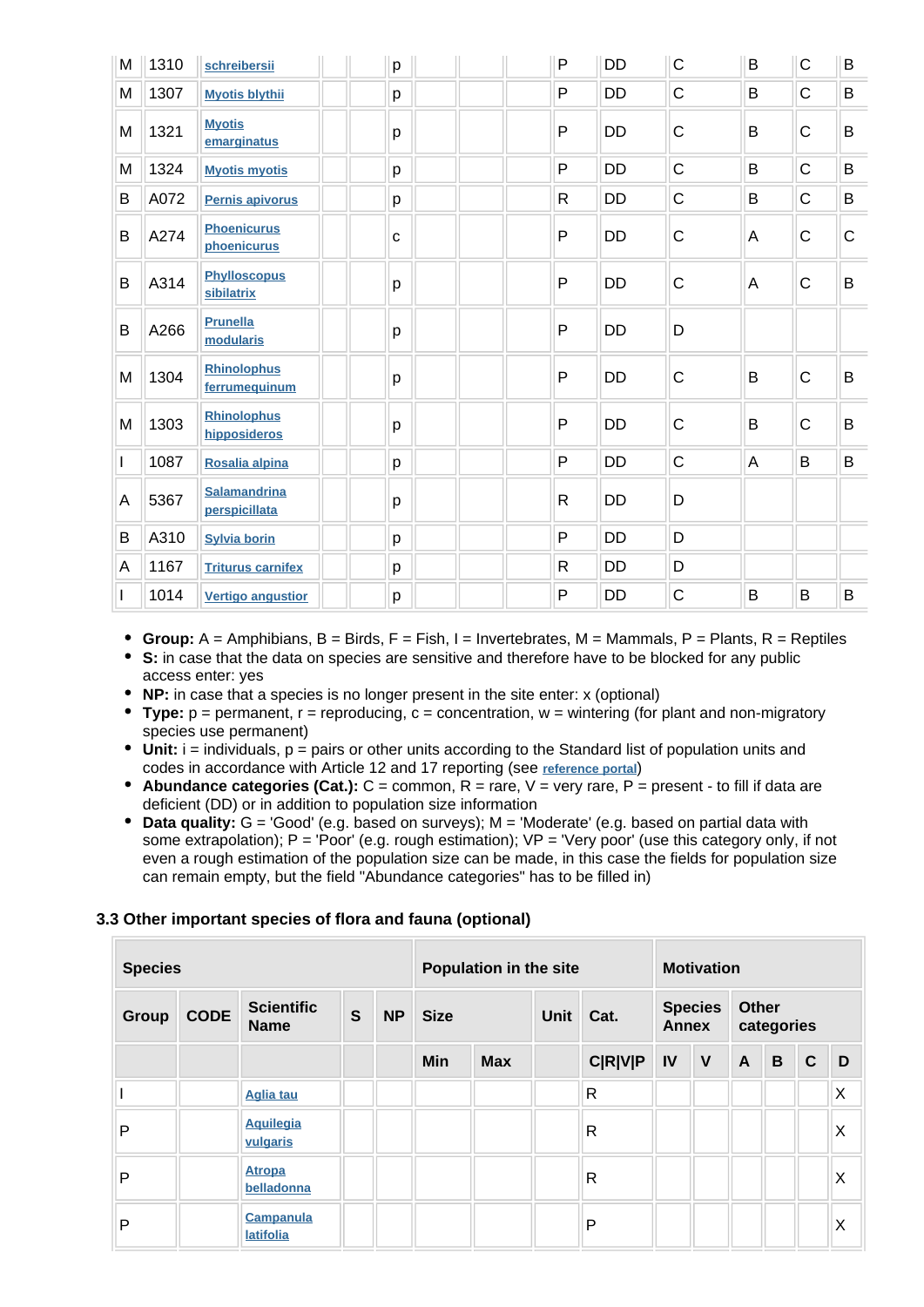| $\sf P$      |      | <b>Centaurea</b><br>arrigonii           |  |  | $\mathsf C$  |                |   |   | $\mathsf X$ |              |                |
|--------------|------|-----------------------------------------|--|--|--------------|----------------|---|---|-------------|--------------|----------------|
| B            | A334 | <b>Certhia</b><br>familiaris            |  |  | $\mathsf{P}$ |                |   |   |             |              | X              |
| ${\sf M}$    | 2591 | <b>Crocidura</b><br>leucodon            |  |  | $\sf P$      |                |   |   |             | X            | $\pmb{\times}$ |
| M            | 1327 | <b>Eptesicus</b><br>serotinus           |  |  | ${\sf P}$    |                |   |   |             | X            | $\pmb{\times}$ |
| $\sf P$      | 1866 | <b>Galanthus</b><br>nivalis             |  |  | $\mathsf{P}$ |                | X |   |             |              | X              |
| M            | 1314 | <b>Myotis</b><br>daubentonii            |  |  | $\sf P$      |                |   |   |             | X            | $\pmb{\times}$ |
| ${\sf M}$    | 2595 | <b>Neomys</b><br>anomalus               |  |  | $\sf P$      |                |   |   |             | X            | $\pmb{\times}$ |
| ${\sf M}$    | 2597 | <b>Neomys</b><br>fodiens                |  |  | $\sf P$      |                |   |   |             | X            | $\pmb{\times}$ |
| M            | 1331 | <b>Nyctalus</b><br>leisleri             |  |  | $\sf P$      |                |   |   |             | $\mathsf{X}$ | $\pmb{\times}$ |
| M            | 1312 | <b>Nyctalus</b><br>noctula              |  |  | $\sf P$      |                |   |   |             | $\mathsf{X}$ | $\pmb{\times}$ |
| $\mathbf{I}$ | 1056 | <b>Parnassius</b><br>mnemosyne          |  |  | ${\sf P}$    |                |   |   |             | $\mathsf{X}$ | $\pmb{\times}$ |
| $\sf P$      |      | <b>Phegopteris</b><br>connectilis       |  |  | $\mathsf{R}$ |                |   |   |             |              | $\pmb{\times}$ |
| ${\sf M}$    | 1326 | <b>Plecotus</b><br>auritus              |  |  | $\mathsf{P}$ | $\mathsf{X}$   |   |   |             | X            | X              |
| M            | 1329 | <b>Plecotus</b><br>austriacus           |  |  | ${\sf P}$    | $\pmb{\times}$ |   |   |             | X            | $\pmb{\times}$ |
| $\mathsf A$  | 1213 | Rana<br>temporaria                      |  |  | P            |                |   |   |             |              | $\mathsf X$    |
| $\sf P$      |      | <b>Sesleria</b><br>pichiana             |  |  | $\mathsf C$  |                |   |   | $\mathsf X$ |              |                |
| A            | 1185 | <b>Speleomantes</b><br><b>italicus</b>  |  |  | $\sf P$      |                |   |   | $\mathsf X$ | X            | X              |
| $\sf P$      |      | <b>Staphylea</b><br>pinnata             |  |  | $\mathsf{R}$ |                |   |   |             |              | X              |
| $\sf B$      |      | <b>Sylvia</b><br>cantillans<br>moltonii |  |  | $\mathsf{R}$ |                |   | X |             | X            |                |
| $\sf P$      |      | <b>Tephroseris</b><br><b>italica</b>    |  |  | $\mathsf C$  |                |   |   | $\mathsf X$ |              |                |
| A            | 5895 | <b>Triturus</b><br>alpestris<br>apuanus |  |  | $\sf P$      |                |   |   |             |              | X              |
|              | 1053 | Zerynthia<br>polyxena                   |  |  | $\mathsf{R}$ |                |   |   |             | X            | X              |

- **Group:** A = Amphibians, B = Birds, F = Fish, Fu = Fungi, I = Invertebrates, L = Lichens, M = Mammals,  $P =$  Plants,  $R =$  Reptiles
- **CODE:** for Birds, Annex IV and V species the code as provided in the reference portal should be used in addition to the scientific name
- **S:** in case that the data on species are sensitive and therefore have to be blocked for any public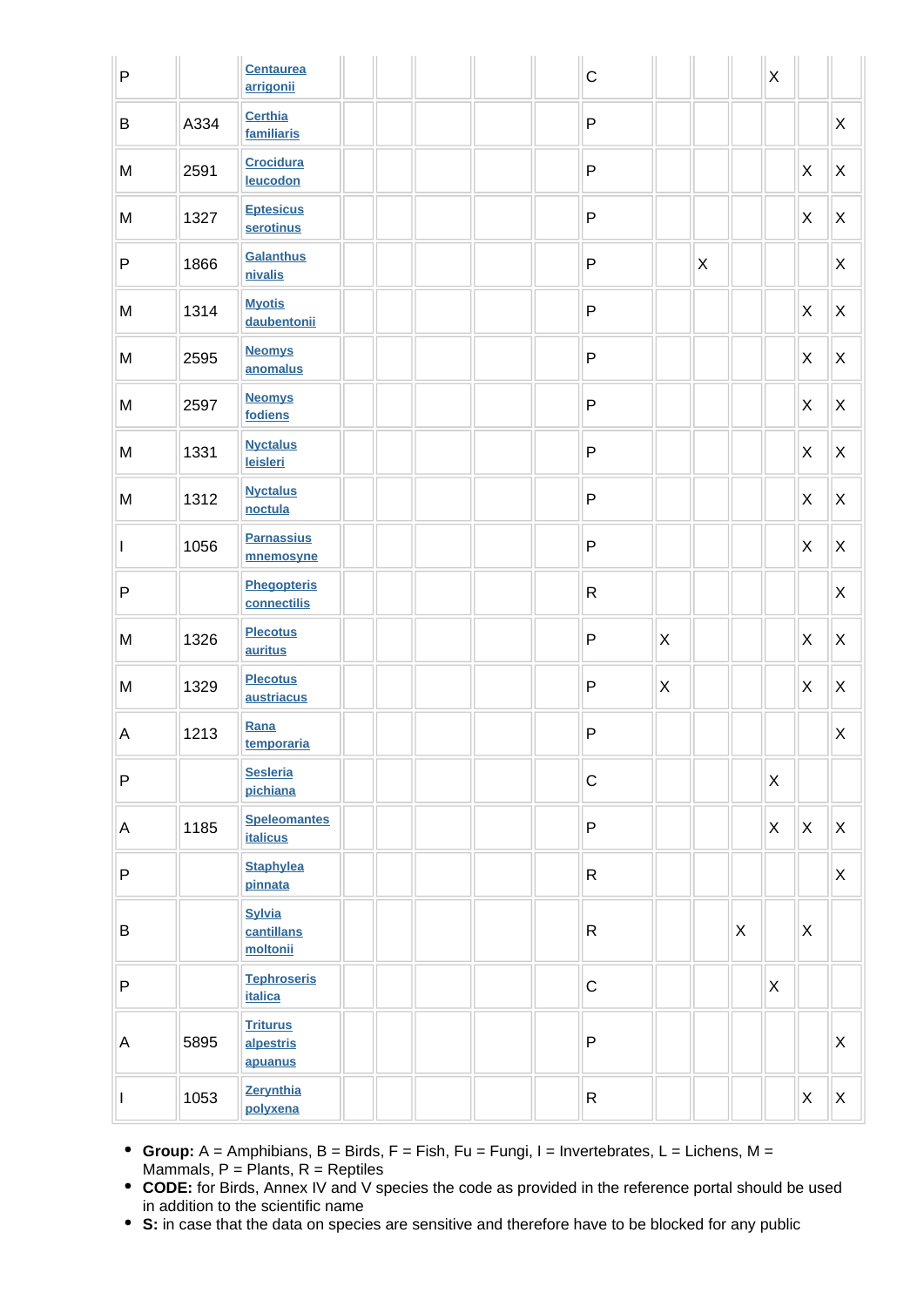access enter: yes

- **NP:** in case that a species is no longer present in the site enter: x (optional)
- $\bullet$  Unit:  $i =$  individuals,  $p =$  pairs or other units according to the standard list of population units and codes in accordance with Article 12 and 17 reporting, (see **[reference portal](http://bd.eionet.europa.eu/activities/Natura_2000/reference_portal)**)
- Cat.: Abundance categories:  $C =$  common,  $R =$  rare,  $V =$  very rare,  $P =$  present
- **Motivation categories: IV, V:** Annex Species (Habitats Directive), **A:** National Red List data; **B:** Endemics; **C:** International Conventions; **D:** other reasons

## <span id="page-5-0"></span>**4. SITE DESCRIPTION**

#### **4.1 General site character**

**[Back to top](#page-0-0)**

| <b>Habitat class</b>       | % Cover |
|----------------------------|---------|
| N <sub>19</sub>            | 10.0    |
| N <sub>16</sub>            | 60.0    |
| <b>N17</b>                 | 20.0    |
| N20                        | 10.0    |
| <b>Total Habitat Cover</b> | 100     |

#### **Other Site Characteristics**

Area quasi interamente coperta da boschi naturali ed artificiali.

#### **4.2 Quality and importance**

Presenza di specie ornitiche minacciate, a livello regionale, legate alle formazioni forestali, anche artificiali, più mature: Rampichino alpestre, nelle abetine, e Picchio rosso minore nei castagneti da frutto. L'area è anche frequentata dall'Aquila reale, vi sono inoltre alcune segnalazioni della presenza dell'Astore anche se mancano prove di nidificazione.

#### **4.3 Threats, pressures and activities with impacts on the site**

The most important impacts and activities with high effect on the site

| Negative Impacts |                                            |                                   |                           |
|------------------|--------------------------------------------|-----------------------------------|---------------------------|
| Rank             | Threats<br>and<br>pressures<br>.<br>[code] | Pollution<br>(optional)<br>[code] | inside/outside<br>[i o b] |
|                  | D01.01                                     |                                   |                           |
| M                | G01.02                                     |                                   |                           |
| M                | F06.01                                     |                                   |                           |

| Positive Impacts |                                                |                             |                           |
|------------------|------------------------------------------------|-----------------------------|---------------------------|
| <b>IRank</b>     | Activities,<br>management (optional)<br>[code] | <b>IPollution</b><br>[code] | inside/outside<br>[i o b] |

Rank:  $H = high$ ,  $M = medium$ ,  $L = low$ 

Pollution:  $N =$  Nitrogen input, P = Phosphor/Phosphate input, A = Acid input/acidification,

 $T =$  toxic inorganic chemicals,  $Q =$  toxic organic chemicals,  $X =$  Mixed pollutions

 $i =$  inside,  $o =$  outside,  $b =$  both

#### **4.4 Ownership (optional)**

| ype     |                                     | [%] |  |
|---------|-------------------------------------|-----|--|
|         | National/Federal                    | 0   |  |
|         |                                     | 0   |  |
|         | Public<br>Public<br>Local/Municipal | Ω   |  |
|         | Any Public                          | 100 |  |
|         | Joint or Co-Ownership               | 0   |  |
| Private |                                     | O   |  |
|         |                                     |     |  |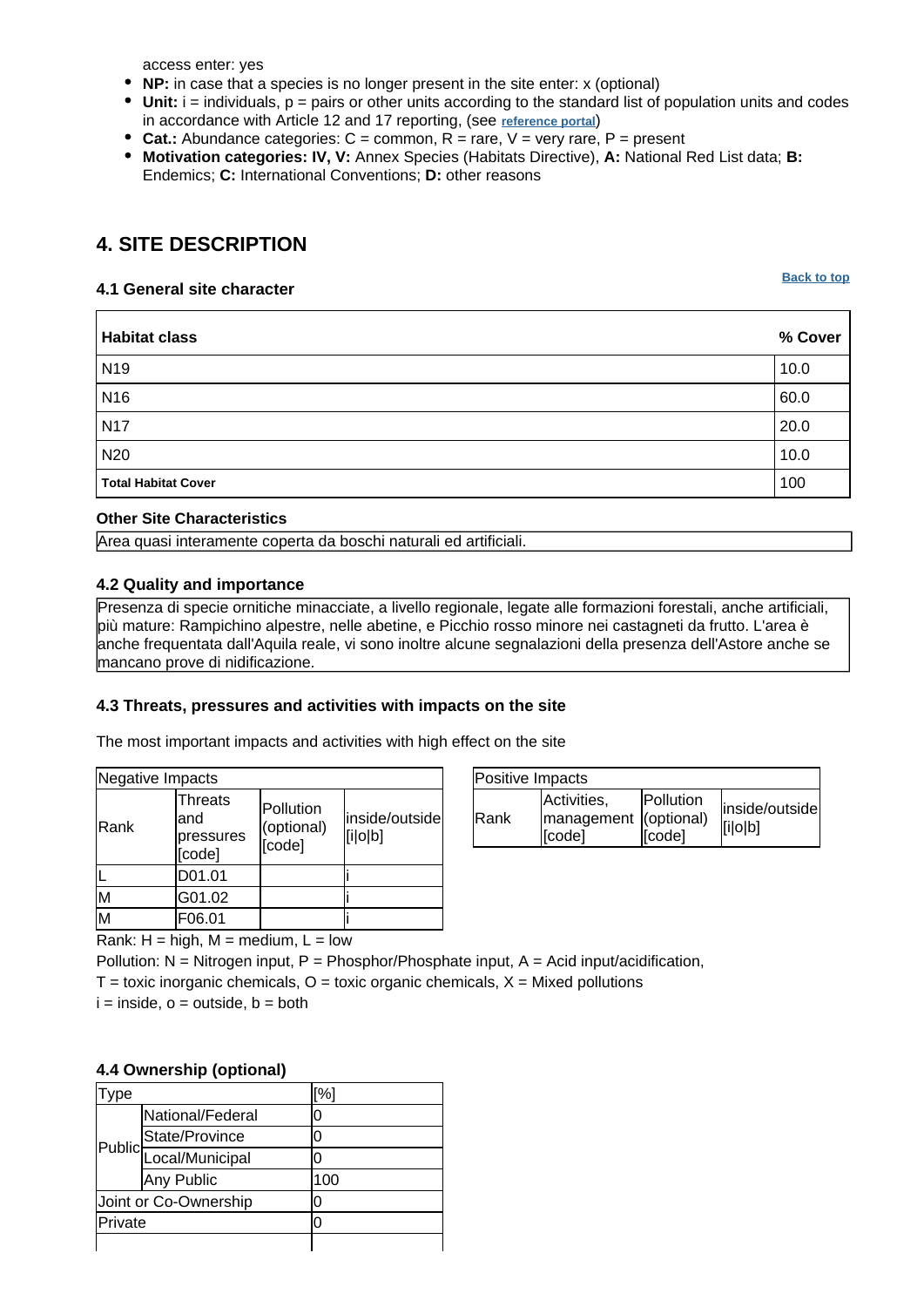| Unknown     |  |
|-------------|--|
| <b>Isum</b> |  |

#### **4.5 Documentation**

D.R.E.A.M. Italia scrl. NEMO sas 1998. Carta del rispetto della natura della Provincia di Arezzo. - Tellini Florenzano G. 1996. Monitoraggio ornitologico delle Foreste Casentinesi Comunità Montana del Casentino Ponte a Poppi (AR). - Tellini G., Arcamone E., Baccetti N., Meschini E., Sposimo P. (eds), 1997. Atlante degli uccelli nidificanti e svernanti in Toscana (1982-92). Quad. Mus. Stor. Nat. Livorno, Monografia n.1:414 pp.

## <span id="page-6-0"></span>**5. SITE PROTECTION STATUS (optional)**

#### **5.1 Designation types at national and regional level:**

**[Back to top](#page-0-0)**

**[Back to top](#page-0-0)**

| Code             | Cover [%] | Code             | Cover [%] | Code        | Cover [%] |
|------------------|-----------|------------------|-----------|-------------|-----------|
| IT11             | 100.0     | IT <sub>01</sub> | 100.0     | <b>IT13</b> | 100.0     |
| IT <sub>02</sub> | 100.0     |                  |           |             |           |

#### **5.2 Relation of the described site with other sites:**

designated at national or regional level:

| Type code        | Site name                       | <b>Type</b> | Cover [%] |
|------------------|---------------------------------|-------------|-----------|
| IT <sub>02</sub> | Foreste Alto Bacino dell'Arno   |             | 100.0     |
| IT <sub>02</sub> | Monte Faggiolo - Giogo Seccheta |             |           |
| <b>IT11</b>      | Foreste Alto Bacino dell'Arno   |             | 100.0     |
| IT <sub>01</sub> | Foreste Alto Bacino dell'Arno   |             | 100.0     |
| IT <sub>01</sub> | Monte Faggiolo - Giogo Seccheta |             |           |
| IT13             | Foreste Alto Bacino dell'Arno   |             | 100.0     |
| <b>IT11</b>      | Monte Faggiolo - Giogo Seccheta |             |           |
| <b>IT13</b>      | Monte Faggiolo - Giogo Seccheta |             |           |

### <span id="page-6-1"></span>**6. SITE MANAGEMENT**

#### **6.1 Body(ies) responsible for the site management:**

| Organisation: | 1) Ente Parco Foreste Casentinesi, via Roma 10, 52015 Pratovecchio (AR) Tel.<br>0575/504558/504497 - 2) C.F.S. Amm.ne Foreste Demaniali Casentinesi, ex<br>A.S.F.D. via Dante Alighieri 39, 52015 Pratovecchio (AR), Tel.<br>0575/582504/58763 |
|---------------|------------------------------------------------------------------------------------------------------------------------------------------------------------------------------------------------------------------------------------------------|
| Address:      |                                                                                                                                                                                                                                                |
| Email:        |                                                                                                                                                                                                                                                |

#### **6.2 Management Plan(s):**

An actual management plan does exist:

| Yes | Name: Piano di assestamento forestale. |
|-----|----------------------------------------|
|     | ∟ink:                                  |
|     |                                        |